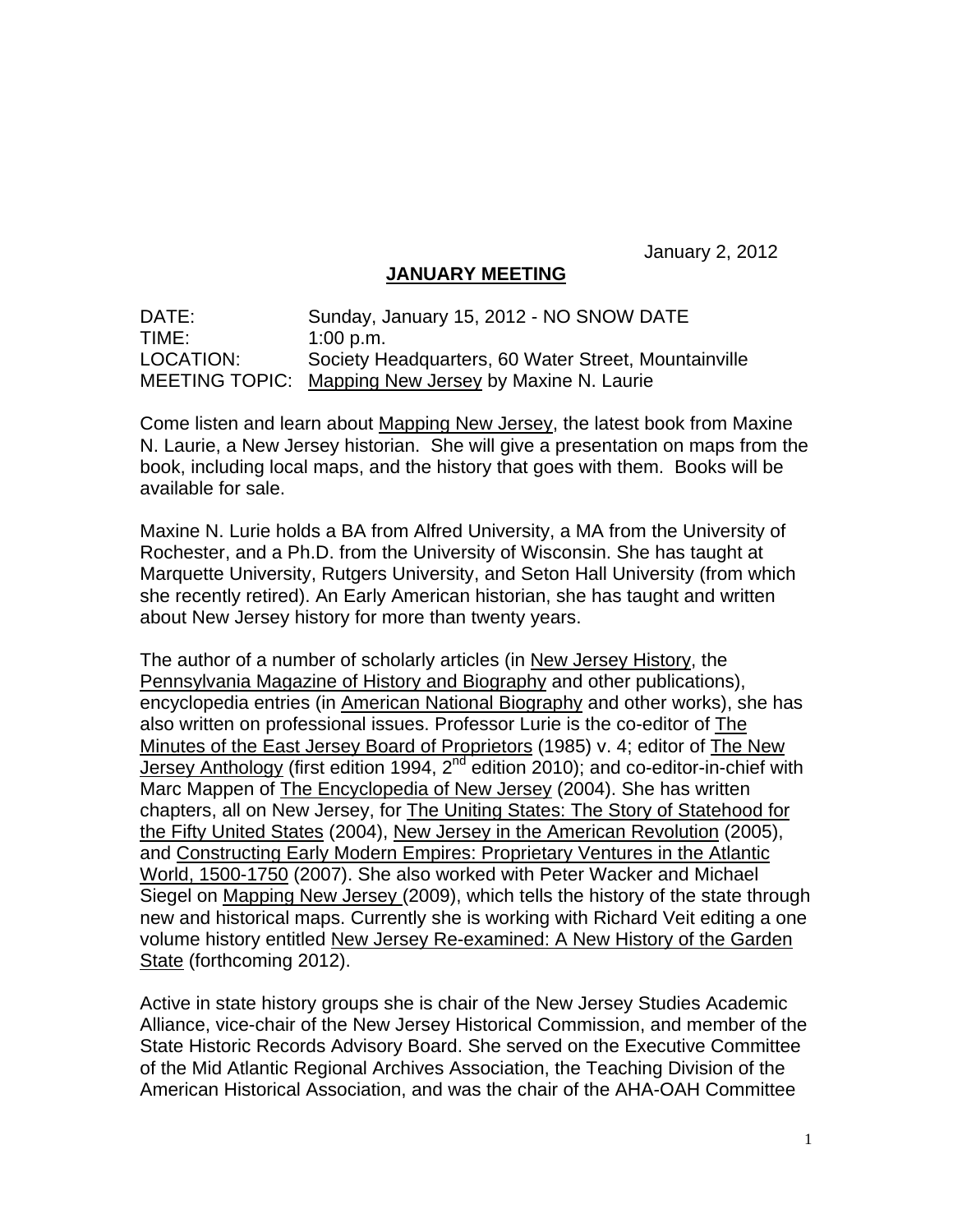on Part Time/Adjunct Faculty. Professor Lurie has received several awards including, in 1997 the Richard J. Hughes award from the New Jersey Historical Commission.

Refreshments will be served. Hospitality Chair Lyn Rahenkamp will gladly accept donations of food for the afternoon. Her number is (908) 236-2892.

# **OFFICER ELECTIONS**

The By-laws of the Society indicate that there will be an annual election of officers. A nominating committee was selected at the November meeting by those present. Fred Katnack, Chairman of the Nominating Committee, will present the slate of nominees for President and Secretary to serve from January 2012 to January 2014. Nominations may be made from the floor with the permission of the nominee. A vote will be taken with a majority of those present at the January meeting electing those nominated. The remaining members of the Nominating Committee consist of: Guy Wilson, Kurt Rahenkamp, David Kemp, & PJ Ehmann.

# **MEMBERSHIP**

**Your membership dues are due by January 31.** Please complete the enclosed form to make sure we have the most current information. If you did not receive a form, then you are a member in good standing.

# ANTIQUE SHOW & SALE – A Smashing Success for the 8<sup>th</sup> Time

The Antique Show had another successful year with a large turnout of attendees – 997 people total. The  $8<sup>th</sup>$  annual Antique Show was held at the Old Turnpike School on December 4<sup>th</sup> and 5<sup>th</sup>. All 53 dealers continue to be very enthusiastic about our show. The show promoters continue to have a waiting list of dealers who wish to participate. The Society netted \$ 3,200 on door admission plus \$ 558 in sales of donated antiques, and our prints, books and cards sales. We want to give a special thank to the Rosen's who donated a set a 4 antique chairs, silk winders, a bell and tool, many of which we sold.

Thanks to all those members who volunteered with parking, set-up, admission, serving food and selling at the Society's booth.

# **NEW SOCIETY MEMBERS**

We extend a warm welcome to our newest members:

Kathy Rustwick High Bridge Peggy Blackford New York, NY